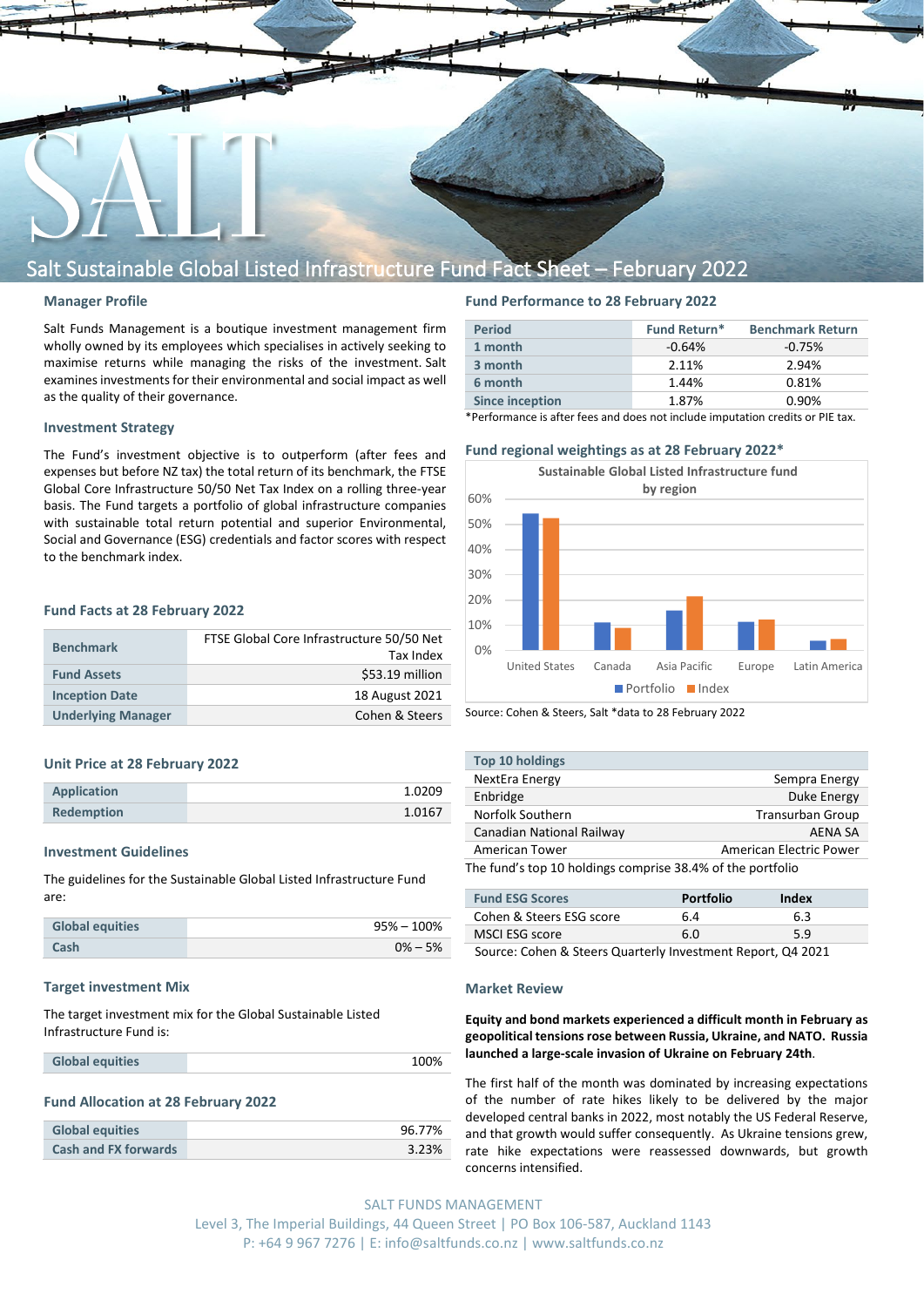# **SALT**

There is still a high degree of uncertainty as to how the Russia-Ukraine conflict will play out. Right now, the clearest economic impact appears likely to be via energy and food prices. This will have a dampening impact on growth, intensifying concerns of a period of stagflation, particularly in Europe.

Activity data in **Europe** improved over the month with PMI results pointing to increasing economic momentum. Headline inflation reached 5.1% y/y, with more than half of that increase already coming from higher energy prices. The ECB signalled a calm and gradual approach to withdrawing stimulus, which seems even more appropriate now.

Early 2022 concerns about the strength of the **US** consumer were allayed with the release of a strong January retail sales report showing that consumers had simply delayed spending due to Omicron. The headline CPI reached 7.5% y/y in January and the payrolls report was stronger than expected with nominal wage growth reaching 5.7% y/y.

Interest rate markets expected six rate hikes in 2022 from the US Federal Reserve at the end of the month, though the evolution of the Russia-Ukraine conflict will impact rate-hiking expectations.

The US Federal Reserve is on schedule to end its bond purchase programme in March. The January meeting of the Federal Open Market Committee (FOMC) all-but-confirmed interest rate lift-off in March and that they are actively pursuing plans to reduce the size of their bloated balance sheet. Investors' concern about significantly tighter overall monetary conditions, given high equity valuations, translated into a rapid deterioration in sentiment, compounded by the Ukraine crisis.

**Listed infrastructure was resilient in February while the broad equity market continued to decline.** The build-up and subsequent outbreak of war in Ukraine triggered heightened volatility in markets worldwide and negatively impacted investor sentiment. Sharply rising energy prices further fuelled inflationary fears, while the prospect of moderating global growth tempered expectations for aggressive monetary policy tightening. There was significant dispersion in the performance among the listed infrastructure subsectors.

Rising energy prices and a continuation of the recovery trade boosted several sectors. **Midstream energy** was the leading performer for a second consecutive month. Higher energy commodity prices, amplified by the dynamics in Eastern Europe, supported the sector. Strong earnings reports and expectations of increasing throughput volumes also drove midstream's outperformance. Marine ports outperformed as volumes remained strong overall; companies continue to benefit from increased pricing power, which is more than offsetting higher inflation.

**Travel sectors** outperformed as omicron concerns moderated. **Airports**  generated strong returns in early February, although the outperformance moderated towards the end of the month after the outbreak of war in Ukraine. **Toll roads** were lifted by strong performance from the sector's largest component, Transurban, which benefited from improving traffic volumes. Among **railways**, earnings from freight rail companies were generally positive, as lower costs and efficiency gains have led to improved operating ratios. However, late in the month, several companies pared their forecasts for the second half of the year due to supply chain and labour constraints.

**Utilities** generated mixed returns in the uncertain environment. Gas distribution was a relative outperformer, as high-quality gas utilities reported strong earnings (offsetting weather headwinds), and as value stocks continued to recover. Electric utilities and water companies underperformed despite their defensive characteristics. With inflation at a 40-year high, there were concerns over the lag before some utilities could pass through higher costs to their customers.

**Communications** remained weak, driven by poor performance from American tower companies. The rotation from higher-growth/highermultiple stocks (including US cell tower companies) to more valueoriented names remained an important theme in February, weighing on the communications sector in general.

#### **Portfolio Review**

From its August 19, 2021 inception through February 28, 2022, the portfolio had a positive total return and outperformed its benchmark. For February 2022, the fund had a negative total return of -0.64% (after fees,) and outperformed its gross benchmark by 0.11%.

#### **Key contributors**

• Security selection in midstream energy (5.0% total return in the index): Overweight positions in several US-based midstream companies were positive; they benefited from rising energy prices, positive demand and generally solid earnings reports. In particular, an overweight in a US-based liquefied natural gas exporter contributed given the pronounced rise in natural gas prices in Europe, a move that was amplified by the war in Ukraine.

• Security selection in electric utilities (–1.7%): A lack of exposure to a number of large-cap US utilities that are often seen as bond proxies was additive, given their poor performance. In addition, not owning shares of a US utility that is experiencing delays and rising costs for its new nuclear plant aided relative returns.

• Stock selection in gas distribution (0.0%): An overweight in a California-based company that focuses on natural gas and electric infrastructure contributed to performance. The company has some liquefied natural gas infrastructure facilities and could benefit over the long run from growing demand for U.S.-sourced natural gas.

#### **Key detractors**

• Selection in toll roads (1.1%): An underweight in an Australian toll road operator detracted from performance as its shares moved higher. The interest-rate-sensitive company was partially aided by expectations for less aggressive monetary tightening due to global growth concerns.

• Security selection in railways (–0.2%): An overweight in a US freight rail company detracted from performance. Its shares declined as the company pushed out expectations for a rebound in freight volumes to the second half of the year.

• Out-of-index allocation to environmental services: An out-ofbenchmark position in Waste Management Inc. underperformed as investors favoured value-oriented shares over high-multiple, highgrowth stocks in the month.

Disclaimer: The information in this publication has been prepared from sources believed to be reliable and accurate at the time of preparation but Salt Funds Management Limited, its officers, directors, agents, and employees make no representation or warranty as to the accuracy, completeness, or currency of any of the information contained within, and disclaim any liability for loss which may be incurred by any person relying on this publication. All analysis, opinions and views reflect a judgment at the date of publication and are subject to change without notice. This publication is provided for general information purposes only. The information in this publication should not be regarded as personalised advice and does not take into account an individual investor's financial situation or goals. An individual investor should, before making any investment decisions, seek professional advice. Past performance is not a reliable indicator of future performance and no representation or warranty, express or implied, is made regarding future performance.